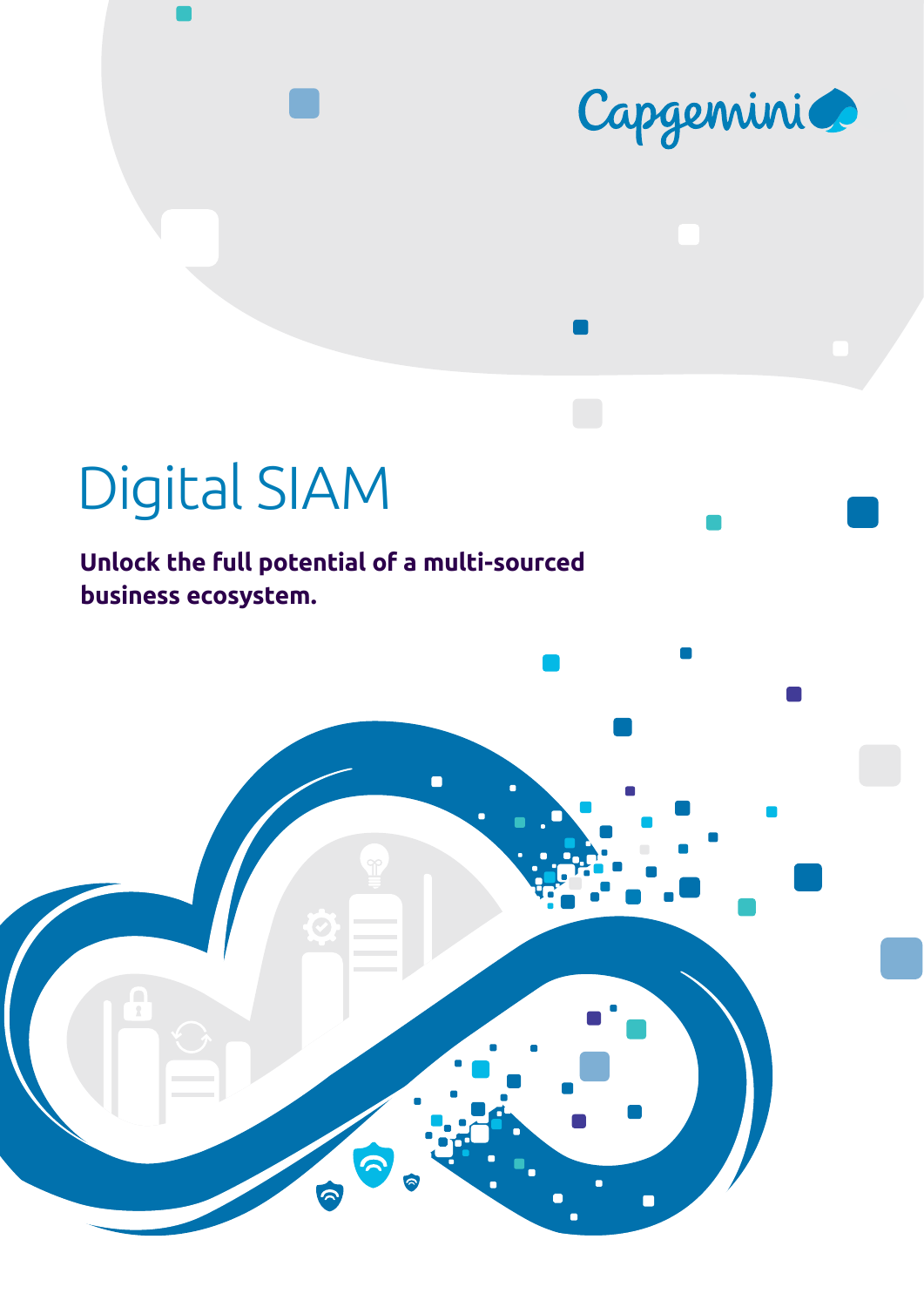## Deliver on the Digital Age.

**You're enabling digital. You're embracing the cloud. You're deploying services from multiple providers. But is your business ecosystem driving value creation?**

- Can you deploy new applications and services at the pace of innovation?
- Are end users and customers delighted or even satisfied?
- Do you have clear line of sight and control across your digital ecosphere?
- Are you leveraging insights to drive continuous innovation and cost savings?

If not, you're not alone.

The findings show that establishing a digital business is top of mind, as 91% of organizations have adopted, or have plans to adopt, a "digital-first" business strategy – which is up slightly from 2018.1

1. Source: IDG: "2019 Digital Business Research," May. 2019.

#### **Unlock the full potential of your multi-provider business ecosystem**

Service Integration and Management (SIAM) operating capability can accelerate digital transformation and create business value by:

- Delivering a dynamic service portfolio
- Removing duplication across services
- Taking control back from suppliers
- Creating a plug-and-play integrated supplier model
- Providing a modern user experience.

So, you get the best of both worlds – the accountability and simplicity of a single source provider model with the flexibility, innovation and efficiency of a multisourced digital business ecosystem.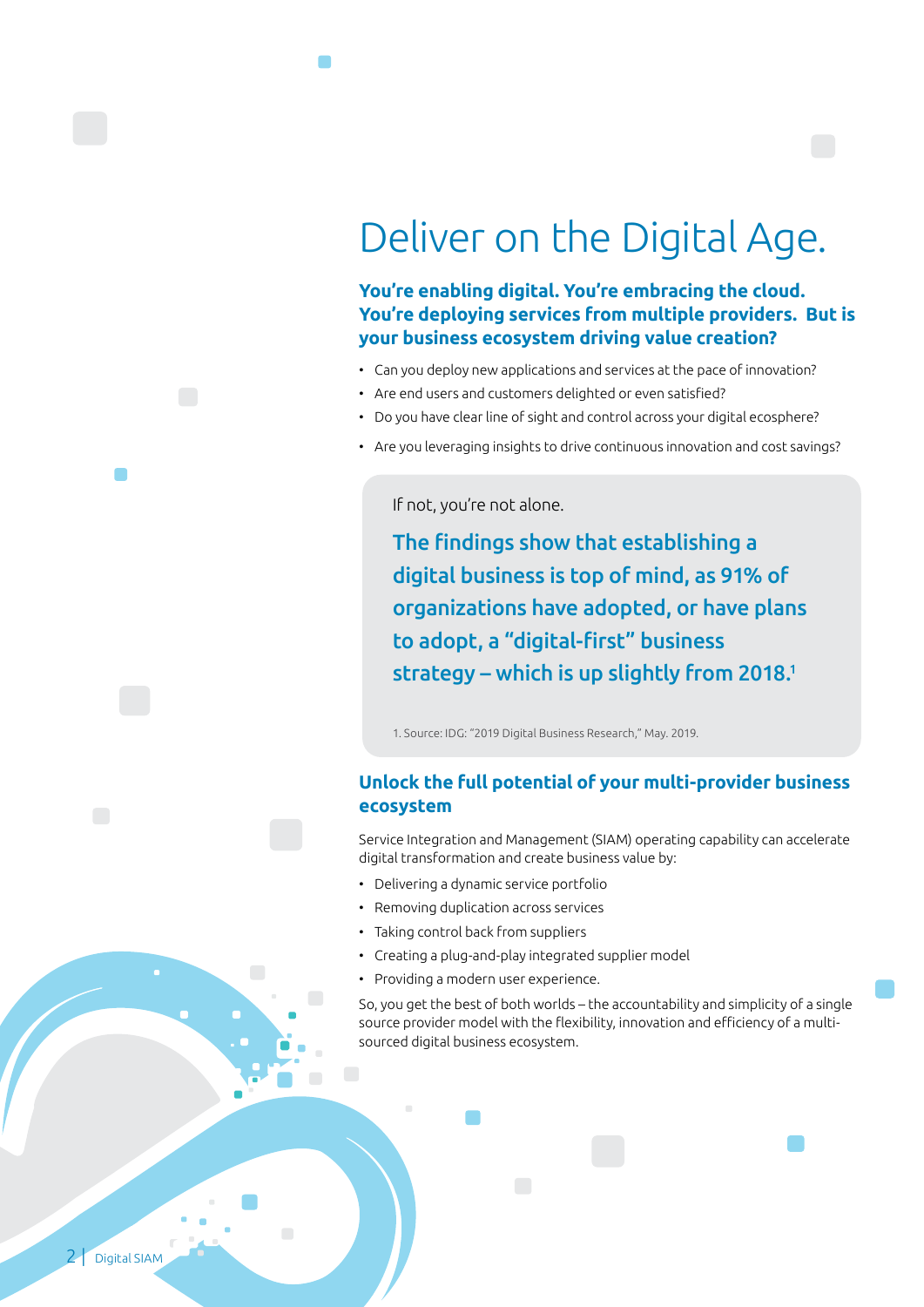## Reap the Rewards.

#### **We focus on achieving business outcomes.**

By leveraging our extensive integration and automation experience, Capgemini's Digital SIAM offer delivers business benefits that matter across your enterprise – from your C-Suite and business unit leaders to your IT organization and individual end users. Benefits include:



#### **Superior Service Quality**

Creating a single line of sight across servers, operating systems, network equipment, middleware and applications streamlines troubleshooting and dramatically improves service quality and delivery.

#### **Robust Governance & Control**



Our comprehensive Digital SIAM approach involves your business functional leaders and integrates all your providers, technologies and capabilities to ensure alignment, cooperation and accountability – the building blocks of effective IT governance.



#### **Cost Savings & Operational Efficiency**

Our digital Business Ecosystem Platform, with preconfigured ServiceNow automation tools and advanced integration technologies (iPaaS) drive efficiencies and cost savings. We also offer ITIL based process stacks that are operationally tested and cloud enabled.



#### **Leading Edge Customer Experience**

Our digital Business Ecosystem Platform hides the complexities of your multi-provider ecosphere and presents a modern "Amazon-like" digital marketplace to internal and external end users.

#### **Rapid & Agile Innovation**



Leveraging cutting-edge service management and automation technologies, we build a digital service fabric that lets you quickly and easily deploy micro-service applications. Further, our proven service governance and operating model is designed to facilitate continuous innovation, so you don't have to settle for one off improvements.

**[Capgemini named a Leader in the ISG](https://www.capgemini.com/capgemini-named-a-leader-in-the-isg-provider-lens-service-integration-and-management-siam-quadrant-report-for-both-germany-and-the-us/)  [Provider Lens™ Service Integration and](https://www.capgemini.com/capgemini-named-a-leader-in-the-isg-provider-lens-service-integration-and-management-siam-quadrant-report-for-both-germany-and-the-us/)  [Management \(SIAM\) 2020 Quadrant](https://www.capgemini.com/capgemini-named-a-leader-in-the-isg-provider-lens-service-integration-and-management-siam-quadrant-report-for-both-germany-and-the-us/)  [report.](https://www.capgemini.com/capgemini-named-a-leader-in-the-isg-provider-lens-service-integration-and-management-siam-quadrant-report-for-both-germany-and-the-us/)**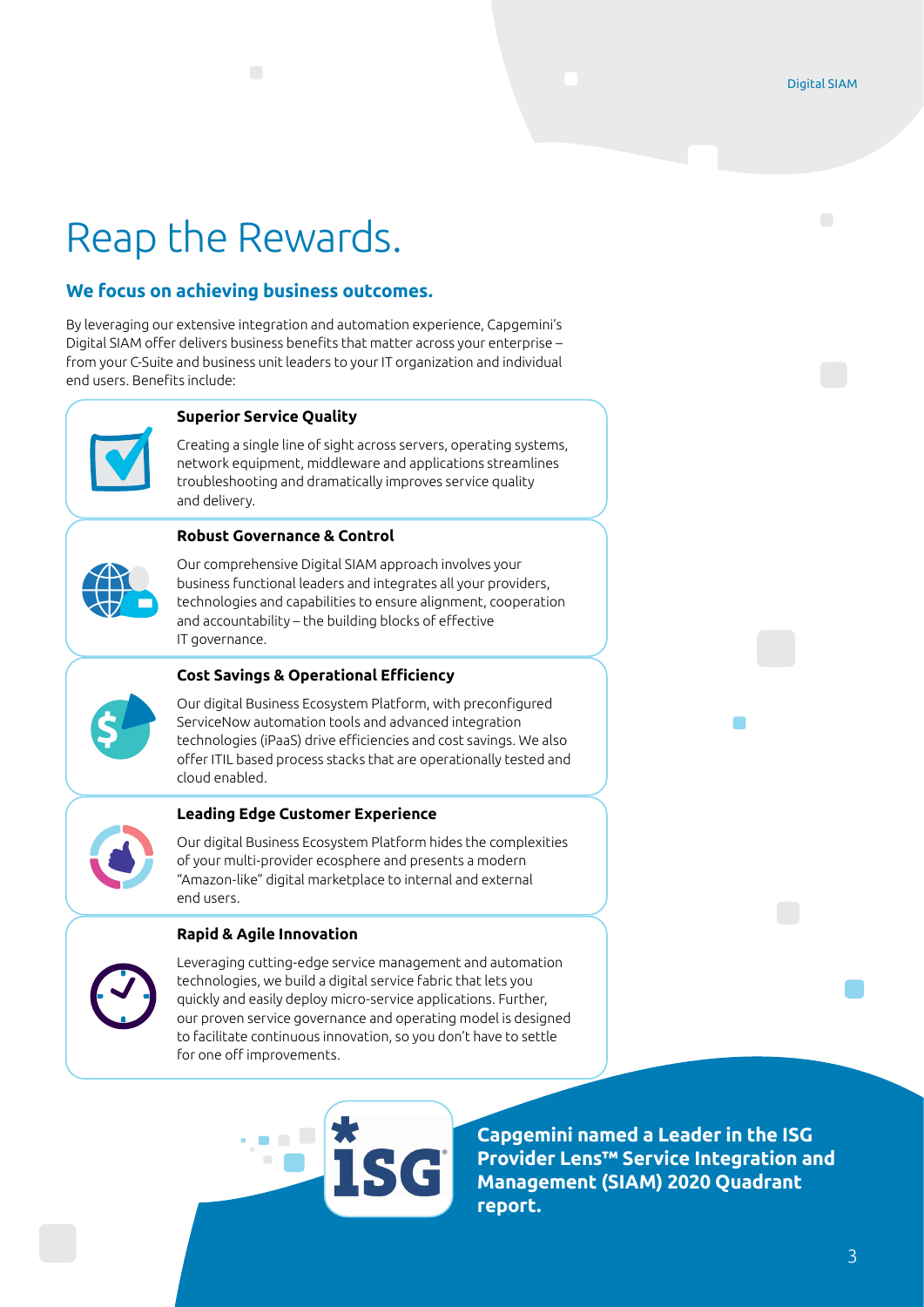## Achieve Your Priorities.

#### **Our starting point is always the same: it is your business objectives. Putting your priorities at the heart of every engagement is the Capgemini difference.**

We engage early with senior business leaders and initiate open and honest dialog to truly understand your unique pain points, your goals and your expectations. Capgemini's uniquely collaborative methodology – leveraging our global network of connected innovation hubs – facilitates an open exchange of ideas, keeps stakeholders fully engaged throughout the process and ensures that your organization's experience and insights define our transformation roadmap. Our proven digital Business Ecosystem Platform addresses every step in the Digital SIAM transformation journey and is tailored to your specific requirements.

| <b>Strategy &amp; Roadmap</b><br><b>Design</b>                                                                                                                                                                                   | <b>Integration</b><br><b>Deployment</b>                                                                                                                                                                                                                                                                                                                                          | <b>Digital Operations</b><br>(DigiOps) Managed<br><b>Services</b>                                                                                                                                                                                                                                                                                                                                |
|----------------------------------------------------------------------------------------------------------------------------------------------------------------------------------------------------------------------------------|----------------------------------------------------------------------------------------------------------------------------------------------------------------------------------------------------------------------------------------------------------------------------------------------------------------------------------------------------------------------------------|--------------------------------------------------------------------------------------------------------------------------------------------------------------------------------------------------------------------------------------------------------------------------------------------------------------------------------------------------------------------------------------------------|
| • Multi-provider Service<br>Operating Model<br>Modernization<br>• Service Maturity<br>Readiness Assessment &<br>Implementation Plan<br>• Hybrid Cloud & SaaS<br>Integration Plan<br>• SIAM for DigiOps<br>Transformation Program | • Business Ecosystem<br>Platform Transformation<br>• Service Management Office<br>Transformation<br>• Enterprise Management<br><b>Tools Transformation</b><br>• SIAM Function Remediation<br>and Modernization<br>• DevOps Integration<br>• SaaS integration & Synthetic<br>Quality Monitoring &<br>Management<br>• Hybrid Cloud Integration<br>• SIAM for DigiOps<br>Deployment | • SIAM Service Model &<br>Governance for Digital<br>Operations<br>• SIAM Technology<br>Automation, Evolution &<br>Management<br>• SIAM Function cross-tower<br>operations<br>• SIAM Unified Hybrid Cloud<br>Management<br>• SaaS Synthetic Quality<br>Monitoring and<br>Management<br>• Full Management of<br><b>Business Ecosystem</b><br>Platform<br>• Service Management Office<br>Operations |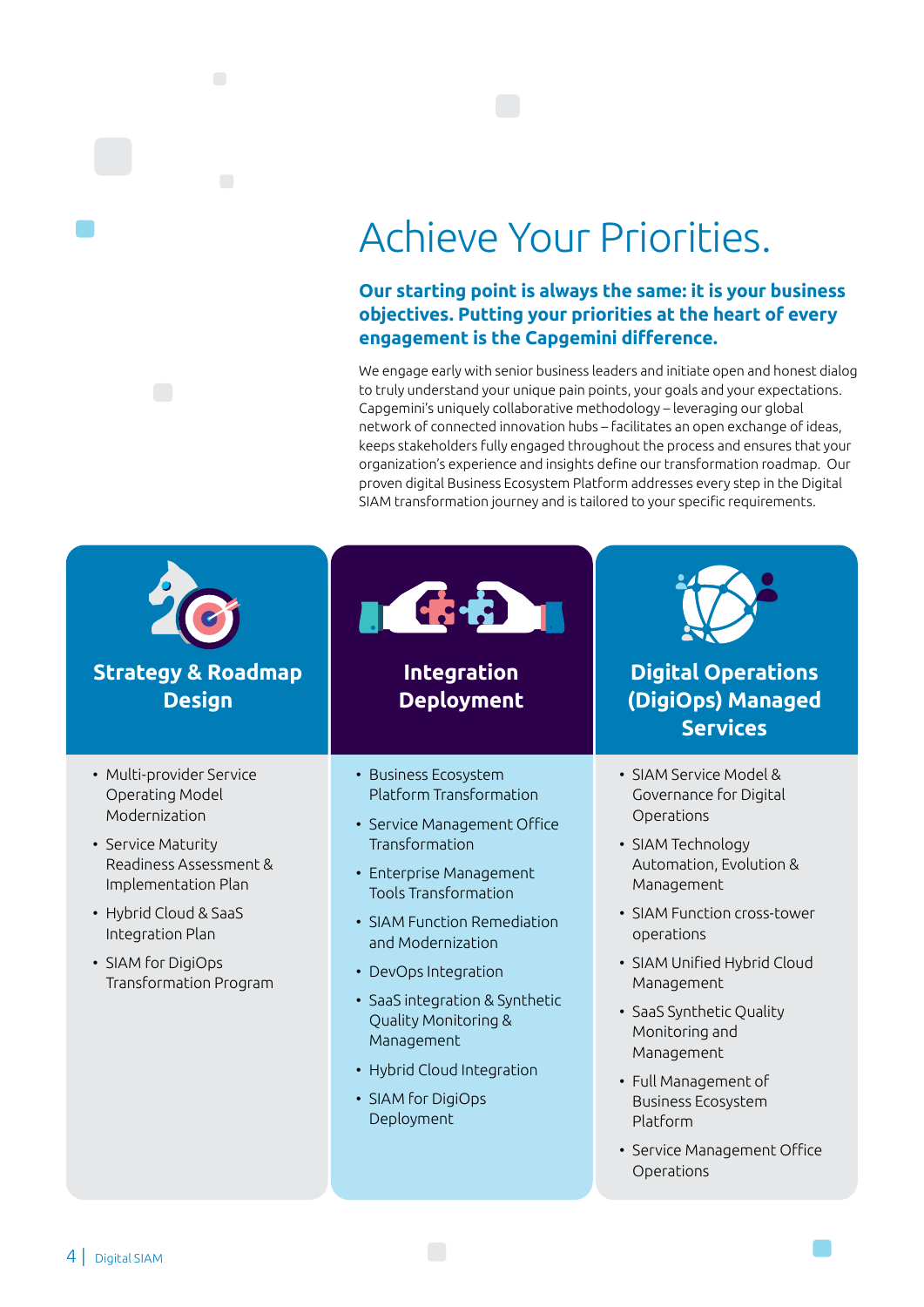## Rest Assured.

#### **With Capgemini as your Digital SIAM transformation partner, you can be confident in our real world, service integration and management expertise.**

The depth and breadth of our global, multi-sector experience means Capgemini can deliver what others can only promise – coherent, comprehensive and continuous digital business ecosystem transformation without the disruption.

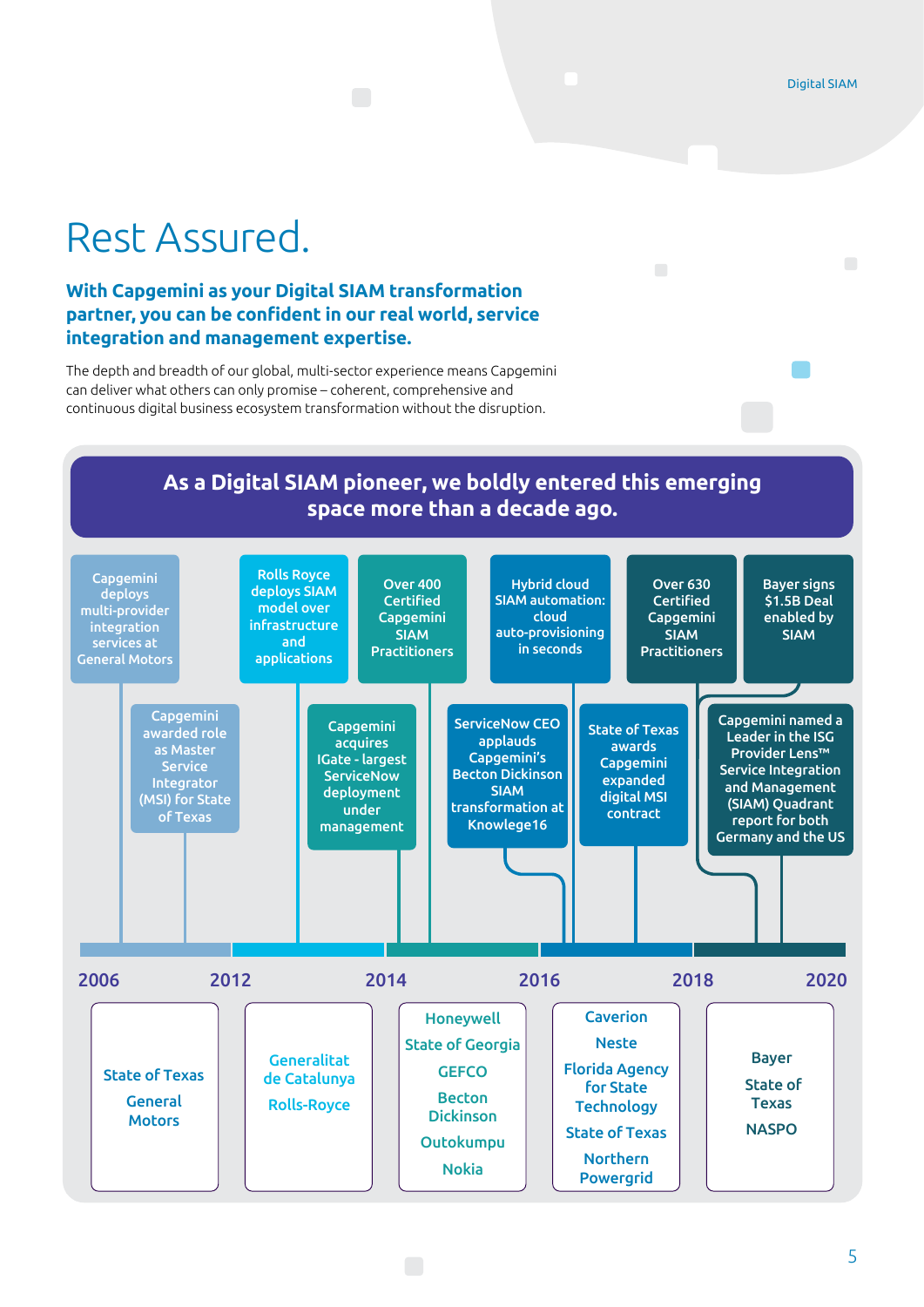

## The Results Speak for themselves.

#### **Capgemini is a market leader and a Digital SIAM partner of choice for Fortune 1000 enterprises.**

Our **630+** certified digital SIAM consultants have successfully completed more than 200 engagements that serve more than **1.5 million** end users globally. Most importantly, our Digital SIAM customers are reaping the rewards of our experience and expertise.

**Capgemini designed and implemented a Digital SIAM solution for the State of Texas, and they are reaping these rewards:**















We have a vision for DIR to leverage digital technologies to become a world-class broker of IT services to Texas agencies. Capgemini understands our needs and our goals. Its MSI model enables us to respond to evolving technology and exceed our constituent's expectations. **JJ** 

**Todd Kimbriel,** CIO, State of Texas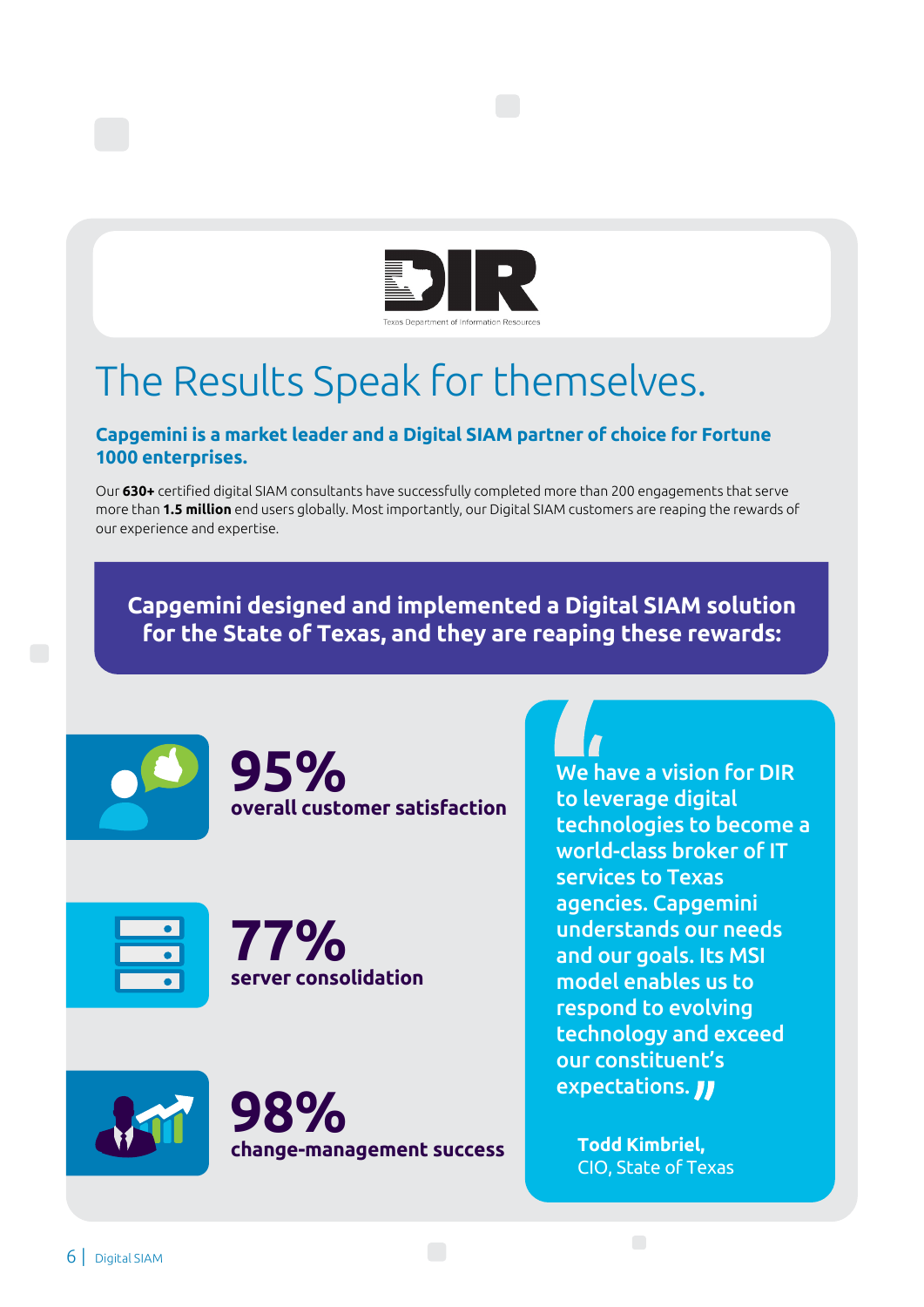7



### **Improved service, efficiency, and innovation**

Leveraging Capgemini as a service delivery arm to drive these changes, Georgia Technology Authority (GTA) is now able to focus on strategic conversations with its customers and act as a broker to design new and enhanced business technology services, delivering better value for state agencies. Other benefits include:



### **Reduced costs**

**A 20% reduction** in total IT costs via consolidation of redundant services, more competitive procurement, and greater transparency.



### **Higher customer satisfaction ratings**

Capgemini's SIAM doubled customer satisfaction in two years, **from 36% in 2017 to 77% in 2019.**



#### **Increased agility and proactivity**

GTA can now adjust dynamically and ensure competitive cost models.



### **Faster innovation**

Better strategic planning, more valueadd ideas from GTA's suppliers, accelerating cycle time from idea to programming in the service catalog.

"GTA is focused on creating seamless customer experiences across our offerings by listening to our customers and empowering our people to take action to meet their requirements. With Capgemini, we have created a plug-and-play model for flexing, adding, and changing our services as needed, and continually evolving them to ensure we are offering the latest technologies. **JJ** 

**Dean Johnson,** COO, Georgia Technology Authority (GTA)

### Learn more.

Visit **www.capgemini.com** for additional information about our **[Digital SIAM](https://www.capgemini.com/service/technology-operations/infrastructure-services/digital-service-integration-and-management-siam/)** offerings, and the full spectrum of Capgemini services.